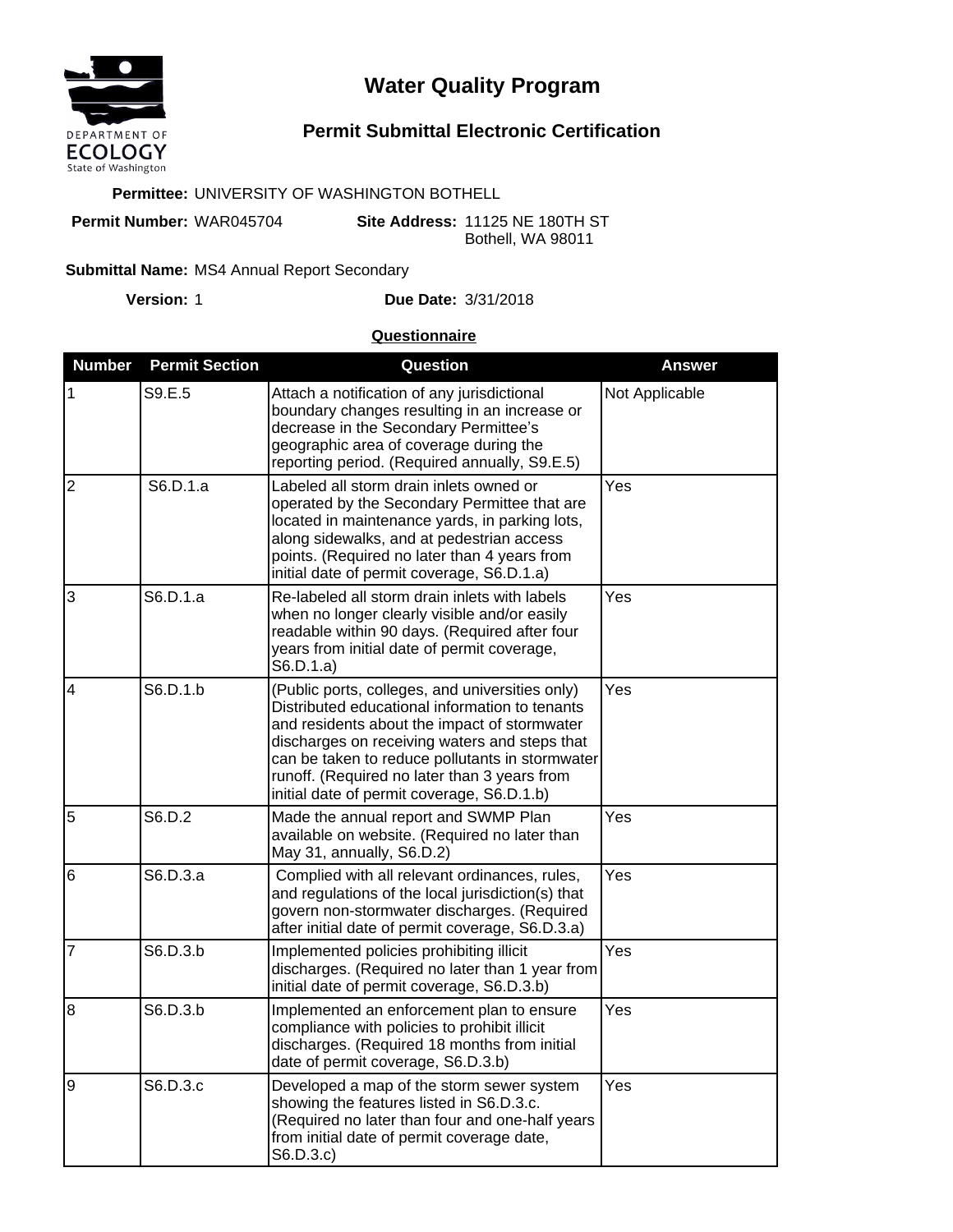| 10              | S6.D.3.c | Maintained a map of the features listed in<br>S6.D.3.c. (Required after four and one half<br>years from initial date of permit coverage,<br>S6.D.3.c)                                                                                                            | Yes |
|-----------------|----------|------------------------------------------------------------------------------------------------------------------------------------------------------------------------------------------------------------------------------------------------------------------|-----|
| 10 <sub>b</sub> | S6.D.3.c | If applicable, made the map available on<br>request to Ecology or others.                                                                                                                                                                                        | Yes |
| 11              | S6.D.3.d | Conducted field inspections and visually<br>inspected for illicit discharges at approximately<br>one third of all known MS4 outfalls. (Required<br>to begin no later than 2 years from initial date<br>of permit coverage, S6.D.3.d)                             | Yes |
| 12              | S6.D.3.d | Implemented procedures to identify and<br>remove illicit discharges. (Required no later<br>than 2 years from initial date of permit<br>coverage, S6.D.3.d)                                                                                                       | Yes |
| 13              | S6.D.3.d | Number of illicit discharges, including illicit<br>connections, eliminated during the reporting<br>period? (S6.D.3.d)                                                                                                                                            | 0   |
| 14              | S6.D.3.e | Implemented a spill response plan that<br>includes coordination with a qualified spill<br>responder. (Required no later than four and<br>one-half years from initial date of permit<br>coverage, S6.D.3.e)                                                       | Yes |
| 15              | S6.D.3.f | Provided staff training or coordinated with<br>existing training to educate staff on proper<br>BMPs for preventing illicit discharges, including<br>spills, as described in S6.D.3.f. (Required no<br>later than2 years from initial date of permit<br>coverage) | Yes |
| 16              | S6.D.4.a | Complied with all relevant ordinances, rules,<br>and regulations of the local jurisdiction(s) that<br>govern construction phase stormwater pollution<br>prevention measures, if applicable. (Required<br>after initial date of permit coverage, S6.D.4.a)        | Yes |
| 17              | S6.D.4.b | Ensured that all applicable construction<br>projects<br>under the functional control of<br>the Secondary Permittee obtained NPDES<br>permit coverage. (Required after initial date of<br>permit coverage, S6.D.4.b)                                              | Yes |
| 18              | S6.D.4.c | Coordinated with the local jurisdiction on<br>projects owned or operated by other entities<br>that discharge into the Secondary Permittee's<br>MS4 as per S5.D.4.c. (Required after initial<br>date of permit coverage)                                          | Yes |
| 19              | S6.D.4.d | Provided training for relevant staff in erosion<br>and sediment control BMPs and requirements,<br>or hired trained contractors to perform the<br>work. (Required after initial date of permit<br>coverage, S6.D.4.d)                                             | Yes |
| 20              | S6.D.4.e | Provided access, as requested, for inspection<br>of construction sites under the control of the<br>Secondary Permittee during the land disturbing<br>activities and/or the construction period.<br>(Required after initial date of permit coverage,<br>S6.D.4.e) | Yes |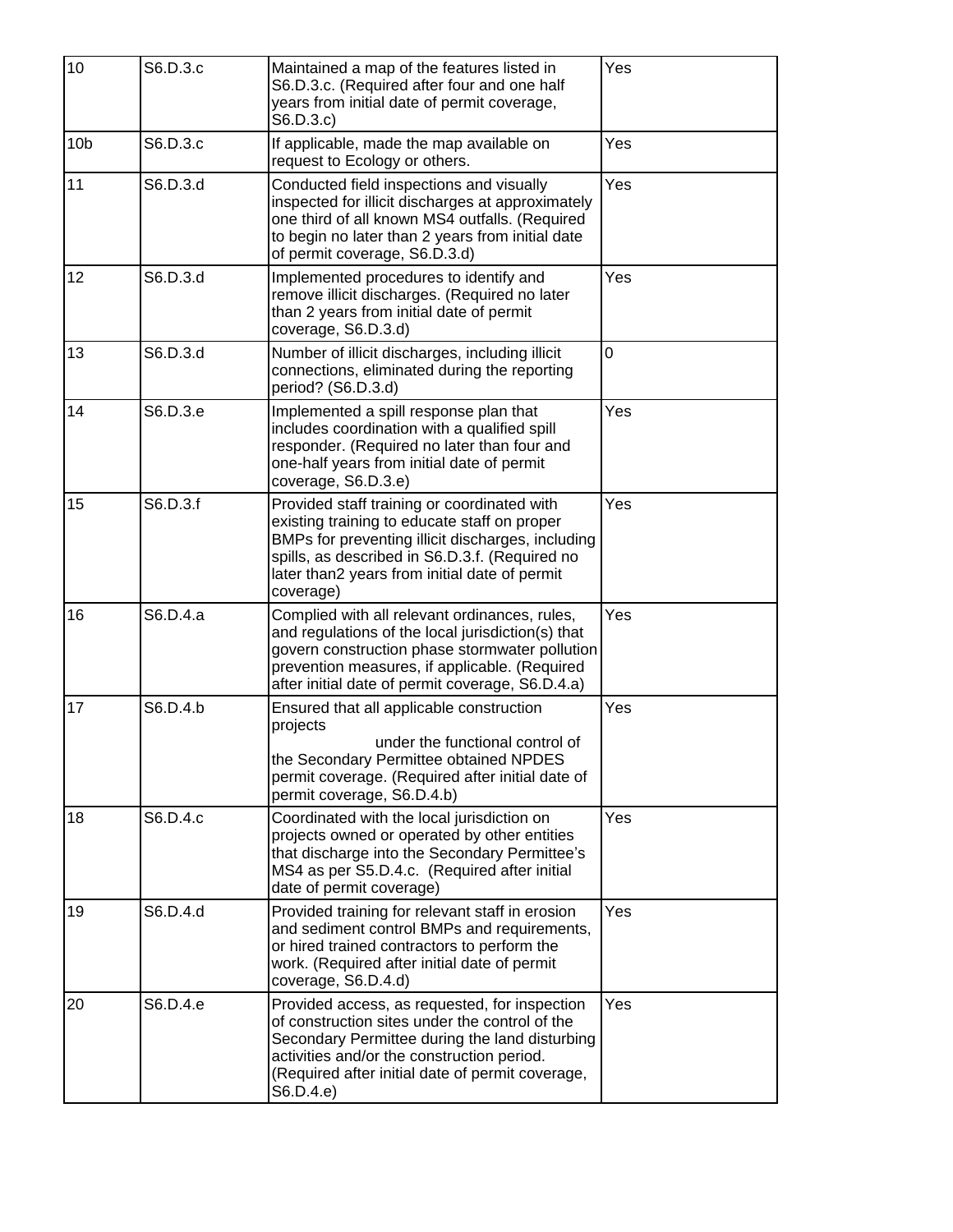| 21 | S6.D.5.a       | Complied with all relevant ordinances, rules,<br>and regulations of the local jurisdiction(s) that<br>govern post-construction stormwater pollution<br>prevention measures, including proper<br>operation and maintenance of the MS4.<br>(Required after initial date of permit coverage,<br>S6.D.5.a)                                                                 | Yes            |
|----|----------------|------------------------------------------------------------------------------------------------------------------------------------------------------------------------------------------------------------------------------------------------------------------------------------------------------------------------------------------------------------------------|----------------|
| 22 | S6.D.5.b       | Coordinated with local jurisdiction regarding<br>projects owned or operated by other entities<br>which discharge into the Secondary<br>Permittee's MS4. (Required after initial date of<br>permit coverage, S6.D.5.b)                                                                                                                                                  | Yes            |
| 23 | S6.D.6.a       | Implemented an Operation and Maintenance<br>program. (Required no later than 3 years from<br>initial date of permit coverage, S6.D.6.a)                                                                                                                                                                                                                                | Yes            |
| 24 | S6.D.6.a.i     | Established and implemented maintenance<br>standards for stormwater collection and<br>conveyance systems as described in<br>S6.D.6.a.i. (Required no later than 3 years from<br>initial date of permit coverage, S6.D.6.a.i)                                                                                                                                           | Yes            |
| 25 | S6.D.6.a.i     | Conducted spot checks of potentially damaged<br>permanent stormwater treatment and flow<br>control BMPs/facilities after major storms.<br>(Required to begin no later than 3 years from<br>initial date of permit coverage, S6.D.6.a.i)                                                                                                                                | Not Applicable |
| 26 | S6.D.6.a.vi    | Developed and implemented a Stormwater<br>Pollution Prevention Plan (SWPPP) for<br>material storage facilities, heavy equipment<br>maintenance or storage yards not covered by<br>another NPDES permit that authorizes<br>stormwater discharges associated with the<br>activity. (Required no later than 3 years from<br>initial date of permit coverage, S6.D.6.a.vi) | Not Applicable |
| 27 | S6.D.6.b       | Have NPDES permit coverage for Stormwater<br>Discharges Associated with Industrial Activities<br>for all applicable industrial facilities operated by<br>the Secondary Permittee, or another NPDES<br>permit that regulates surface water discharges<br>associated with the activity. (Required after<br>initial date of permit coverage, S6.D.6.b)                    | Not Applicable |
| 28 | S6.D.6.d       | Implemented a program designed to train staff<br>to carry out the Operations and Maintenance<br>plan as described in S6.D.6.d. (Required to<br>begin no later than 3 years from initial date of<br>permit coverage)                                                                                                                                                    | Yes            |
| 29 | S7             | Is there an approved Total Maximum Daily<br>Load (TMDL) applicable to stormwater<br>discharges from a MS4 owned or operated by<br>the Permittee? (S7)                                                                                                                                                                                                                  | <b>No</b>      |
| 32 | G20            | Notified Ecology of the failure to comply with<br>the permit terms and conditions within 30 days<br>of becoming aware of the non-compliance.<br>(G20)                                                                                                                                                                                                                  | Not Applicable |
| 33 | G <sub>3</sub> | Notified Ecology immediately in cases where<br>the Secondary Permittee becomes aware of a<br>discharge into or from the Permittee's MS4<br>which may constitute a threat to human health,<br>welfare, or the environment. (G3)                                                                                                                                         | Not Applicable |